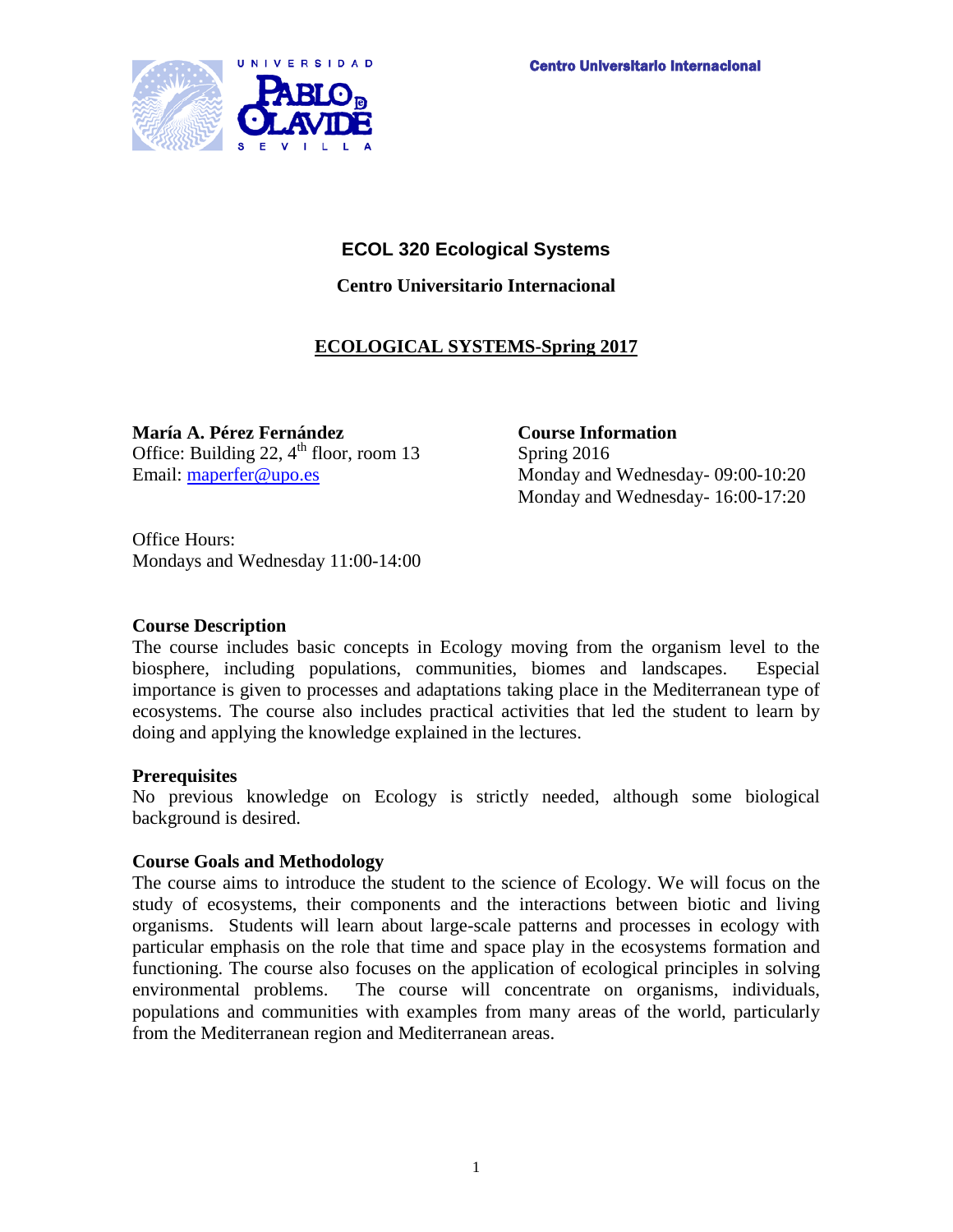

### **Learning Objectives**

This course is intended for Biological Science majors & minors and for students who required a science base course. The course will examine the structure and function of ecological systems, including individuals, populations, communities, and ecosystems, and the influence of society on the biosphere. By the end of the semester, students who complete all necessary assignments will be able to:

- 1. Understand major concepts and terminology in the field of ecology.
- 2. Identify mechanisms of adaptation to arid environments
- 3. Comprehend the methods and application of ecological research.
- 4. Evaluate human interactions with nature and effects on natural systems.
- 5. Produce a scientific paper from experimental design and data gathering to writing up

### **Required Texts**

The course materials will be uploaded to the course's page on Backboard Learn platform, from where the students can access them.

### **Basic Bibliography**

- Beeby, A. and Brehnnan, A.M. (2004). *First Ecology*. Second Edition. Oxford University Press, 317.
- Begon, M., Harper, J.L. & Townsend, C.R. (1996) *Ecology*. Third Edition. Blackwell Science. Milan, Italy. 1143p.

Colinvaux, P. (1993) *Ecology 2*. First Edition. John Wiley & Sons, Inc. New York. 688 p.

Dodson, S.I. *et al.* (1998) *Ecology*. First Edition. Oxford University Press, Inc. New York. 433p.

Kormondy, E.J. (1996) *Concepts of Ecology*. Fourth Edition. Prentice Hall. New York. 559 p. Krebs, C.J. (1994) Ecology. Fourth Edition. Harper-Collins. New York.

- Molles, M.C. (2002) *Ecology: Concepts and Applications.* Second Edition. McGraw-Hill Companies, Inc. United States of America. 586 p.
- Smith, R.L. & Smith, T.M. (2001) *Ecology and Field Biology*. Sixth Edition. Addison Wesley Longman, Inc. United States of America. 771 p.
- Smith, R.L. & Smith, T.M. (2000) *Elements of Ecology.* Fourth Edition. Addison Wesley Longman, Inc. United States of America. 567 p.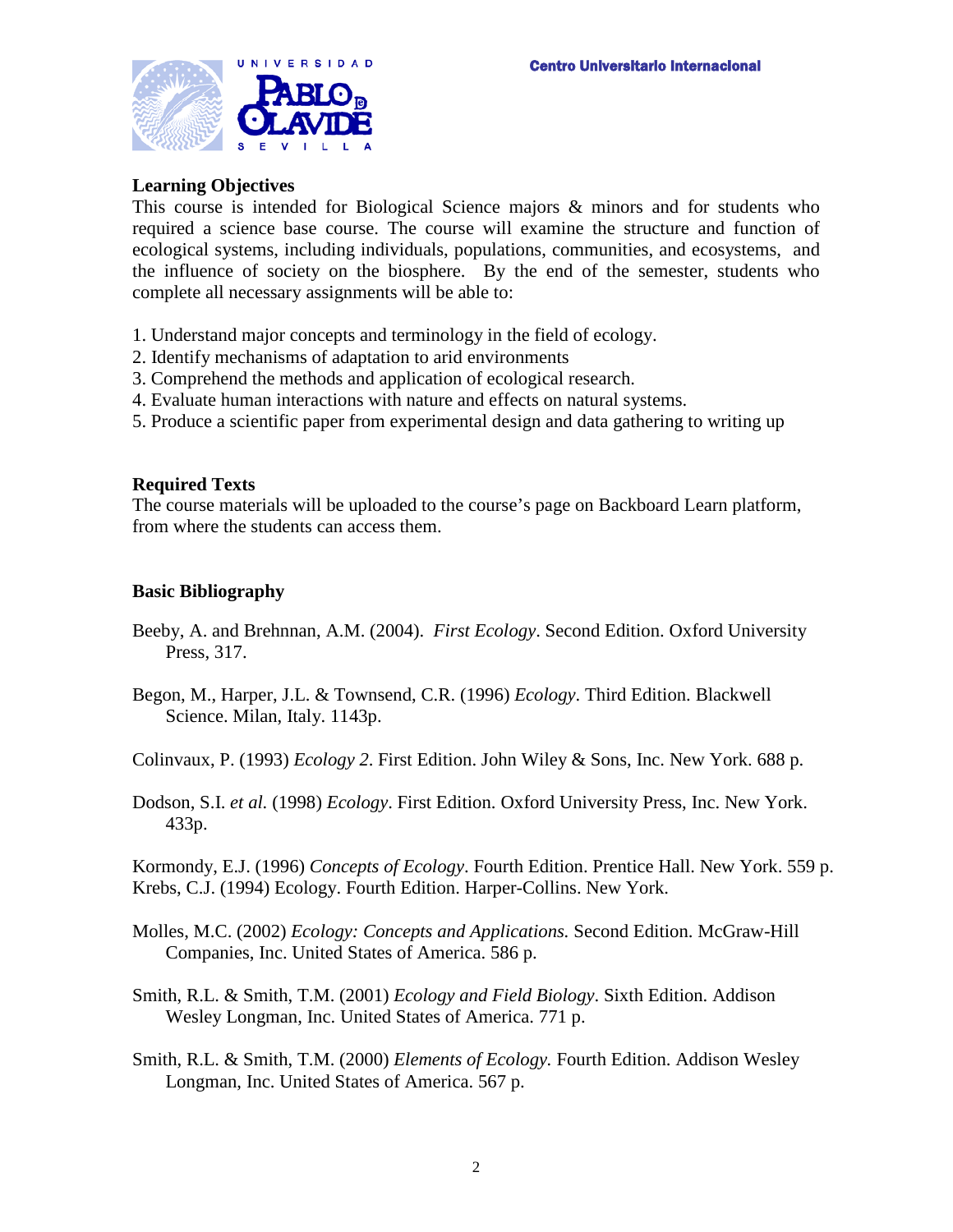

## **Multimedia support**

Available at UPO library (name of DVD or CD-ROM followed by library code)

- Biomes, 551 BIO
- Ecology, 504 ECO
- Desertification, 504.5 DES
- Living things & their environments, 574 LIV
- Population Genetics & Evolution, 575 AP
- Stiling, P.D. (1992) *Ecology. Theories and Applications*. Second Edition. Prentice Hall. New Jersey. 539 p.
- Voght, K.A. et al. (1996) *Ecosystems. Balancing Science with Management*. First Edition. Springer-Verlag. New York. 470 p.

#### **General Course Policies**

- \* Please keep your cell phones turned off during class.
- \* No computers, tablets or phones during the class are allowed. Their use will be considered as a lack of participation and as such, it may affect the final grade of students using those devices.
- \* All assignments will be handed in as a hard copy.
- \* Appointments with the instructor can be made face to face or via e-mail.
- \* Class participation is an important learning method that will be continually used and evaluated.

#### **Course Requirements and Grading**

Assessment will involve a mid term and a final exams (all written) and a final paper that will be evaluated through its content and through an oral presentation (in pairs/small groups) on a relevant set topic based on lab and field-work. (N.B. students will be graded individually). Finally, students will be required to complete assigned readings/summarize articles etc outside class and to actively participate in class discussions, which will be reflected in their 'participation' grade. (N.B.: 'being there' does not  $=$  'participation').

| Midterm Exam               | 20% |
|----------------------------|-----|
| Home work                  | 30% |
| Final Exam                 | 25% |
| <b>Class Participation</b> | 10% |
| <b>Final Paper</b>         | 15% |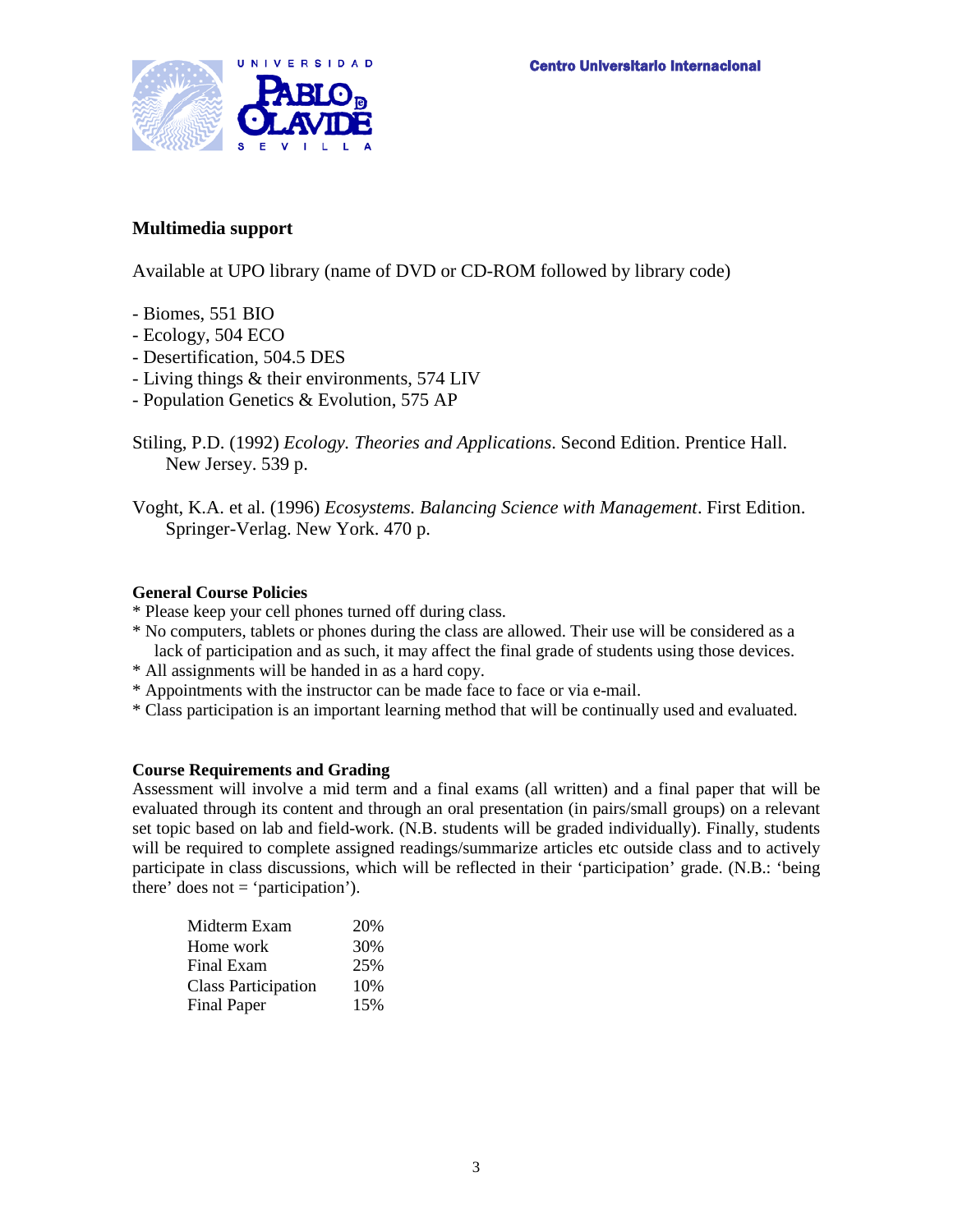

Assignments to be completed by students:

There will be seven assignments worth a total of 3 points (30%) towards your final grade. Detailed instructions for each assignment will be given in class. Dates for assignments to be completed will be announced in class with time enough for the students to complete them all in a confortable way. One of the assignments will be on plant competition and students will produce their own data to write up the compulsory final paper. All students will complete all minimum calculations and answers to posed questions in each activity. Students choosing a particular topic will conduct specific research on it and will gather extra data and/or information to produce the final paper.

#### *Assignments*



Final Paper on plant competition (15%)

#### **Attendance and Punctuality**

Attendance is mandatory. More than 3 unexcused absences will result in the lowering of the final grade. Students with more than 3 such absences may not challenge the final grade received. Punctuality is required – lateness will be penalized by 0.5 (over 15 mins) or 1 absence (over 30mins).

#### **Missed or Late Work**

Assignments handed in later than 24 hours after the dead line will not be evaluated. Assignments handed in within the first 24 hours after the dead line will count half of their maximum value. Similarly, missing any or the oral presentation that the students have to deliver in class will count as zero.

#### **Academic Dishonesty**

Academic integrity is a guiding principle for all academic activity at Pablo de Olavide University. Cheating on exams and plagiarism (which includes copying from the internet) are clear violations of academic honesty. A student is guilty of plagiarism when he or she presents another person's intellectual property as his or her own. The penalty for plagiarism and cheating is a failing grade for the assignment/exam and a failing grade for the course. Avoid plagiarism by citing sources properly (using footnotes or endnotes and a bibliography).

#### **Students with Disabilities**

If you have a disability that requires special academic accommodation, please speak to your professor within the first three (3) weeks of the semester in order to discuss any adjustments. It is the student's responsibility to provide the International Center with documentation confirming the disability and the accommodations required (if you have provided this to your study abroad organization, they have most likely informed the International Center already but please confirm).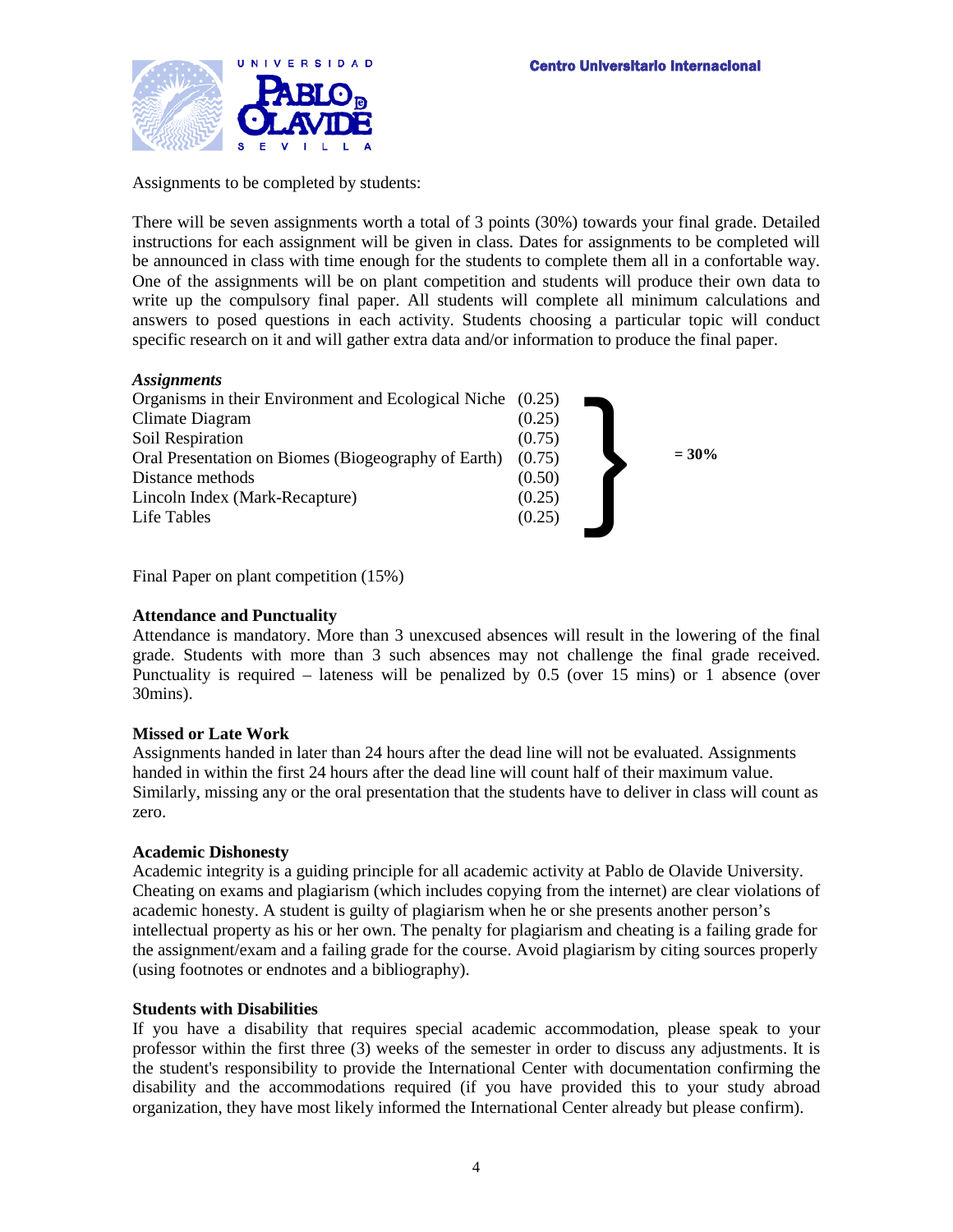

#### **Behavior Policy**

Students are expected to show integrity and act in a professional and respectful manner at all times. A student's attitude in class may influence his/her participation grade. The professor has a right to ask a student to leave the classroom if the student is unruly or appears intoxicated. If a student is asked to leave the classroom, that day will count as an absence regardless of how long the student has been in class.

#### **Class Schedule**

- 1. **Introduction.-** Main concepts in Ecology.
- 2. **The organism and its environment.-** Environmental conditions. Effect of Temperature on organisms. Moisture and water availability ecology. Zonation. Nutrients.
- 3. **Climate change.-** Mean atmospheric temperatures. Sources of atmospheric carbon. Ecological changes due to climatic variations.
- 4. **The biogeography of Earth.-** Ecosystem patterns. Tropical biomes. Temperate biomes. Boreal biomes. Aquatic ecosystems.
- **5. Population Ecology and interactions.-** Properties of populations: density, dispersion of individuals, age structure. Population growth and regulation. Immigration and emigration. Intra-specific competition. Types of interactions. Competition**.** Predation, parasitism, mutualism, commensalism. Coevolution. rselection and k-selection.
- 6. **Communities Ecology.-** Main types of communities. Community structure. Biodiversity. Geographical gradients. Pattern of successional changes. Primary succession. Secondary succession. Mechanisms of Successional Change. Climax, the end point of Succession. Man in nature: effects and exploitation of natural resources.
- 7. **Ecosystems Ecology**.- Production in Ecosystems**.** Trophic structure. Energy and nutrient flow. Biogeochemical cycles: carbon, nitrogen, water, phosphorous.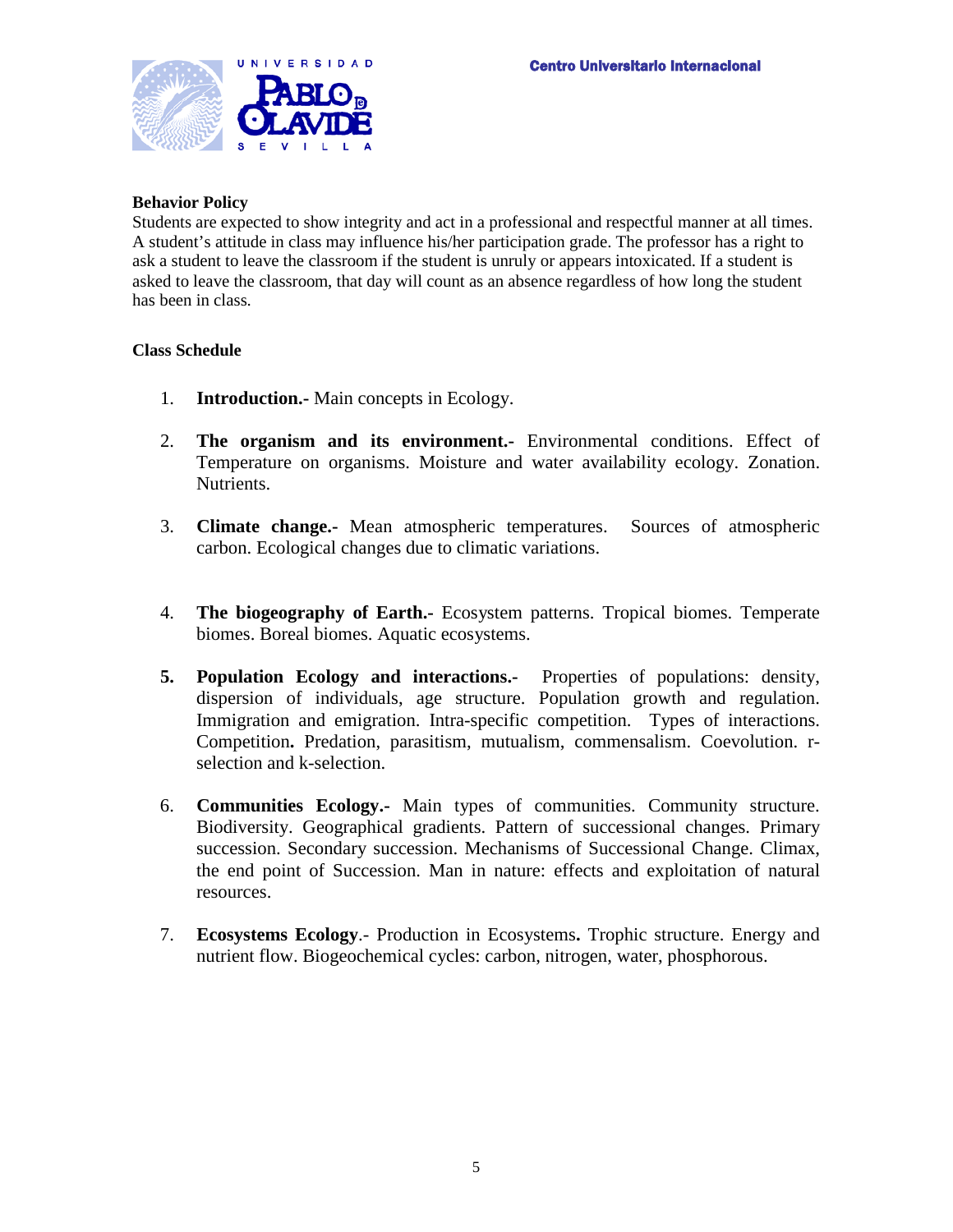

# **CALENDER:**

Midterm Exam: 08 of March, Wednesday

Presentation on Biomes (Biogeography of Earth): 01 and 06 of March Final paper due: 10th of Mary

Final Exam: April 27th

**This semester the course will end by the end of April. That means that the classes of the last**  week in May will be taught in advance on the Fridays  $27<sup>th</sup>$  of January and  $03<sup>th</sup>$  of February. **Classes will be held from 9:00-10:20 for the group in the morning and from 10:30 -11:50 for the group in the afternoon. The venue will be announced in class beforehand.**

**Holidays:**

Monday, February 27: 'Hispanidad' day April 10-14 – Holy Week (Semana Santa) Monday, May 1st: Labor Day May 1-5 – Feria de Abril

### **Course Schedule**

**Week 1:** Course presentation and introductory class. Lesson 1

**Week 2:** Lesson 1- Reading on Organisms in their environment. Lesson 2 starts -The organism and its environment

**Week 3:** Lesson 2 cont. Activity on Climatic diagrams. Distance methods to estimate distribution of organisms. Field work on Soil Respiration Lab (on campus).

**Week 4:** Work on soil respiration calculations.

**Week 5:** Climate change and its consequences

**Week 6:** Class presentation on Biogeography. Review for mid-tem (overview of what will be covered for the mid term). Dead line to hand in calculations on Soil Respiration Lab.

**Week 7:** Mid term.

**Week 8:** Lesson 4. Populations Ecology- Introduction to demography.

**Week 9:** Lesson 4 cont. Life tables. Dead line to hand in Life tables.

**Week 10:** Lesson 4- Populations growth models.

**Week 11:** Lesson 5- Ecological Interactions. Reading on Ecological interactions Community Ecology

**Week 12:** Lesson 6- Community Ecology.

**Week 13:** Lesson 7- Ecosystems Ecology

**Week 14:** Review for the final exam (overview of what will be covered for the mid term). Final. Students will hand in their papers on the final report on the last day of class or on the same day as the final

The exact dates when assignments are due will be announced in class with plenty of time for students to be able to complete them. As a general term, students will be given a week to complete each assignment.